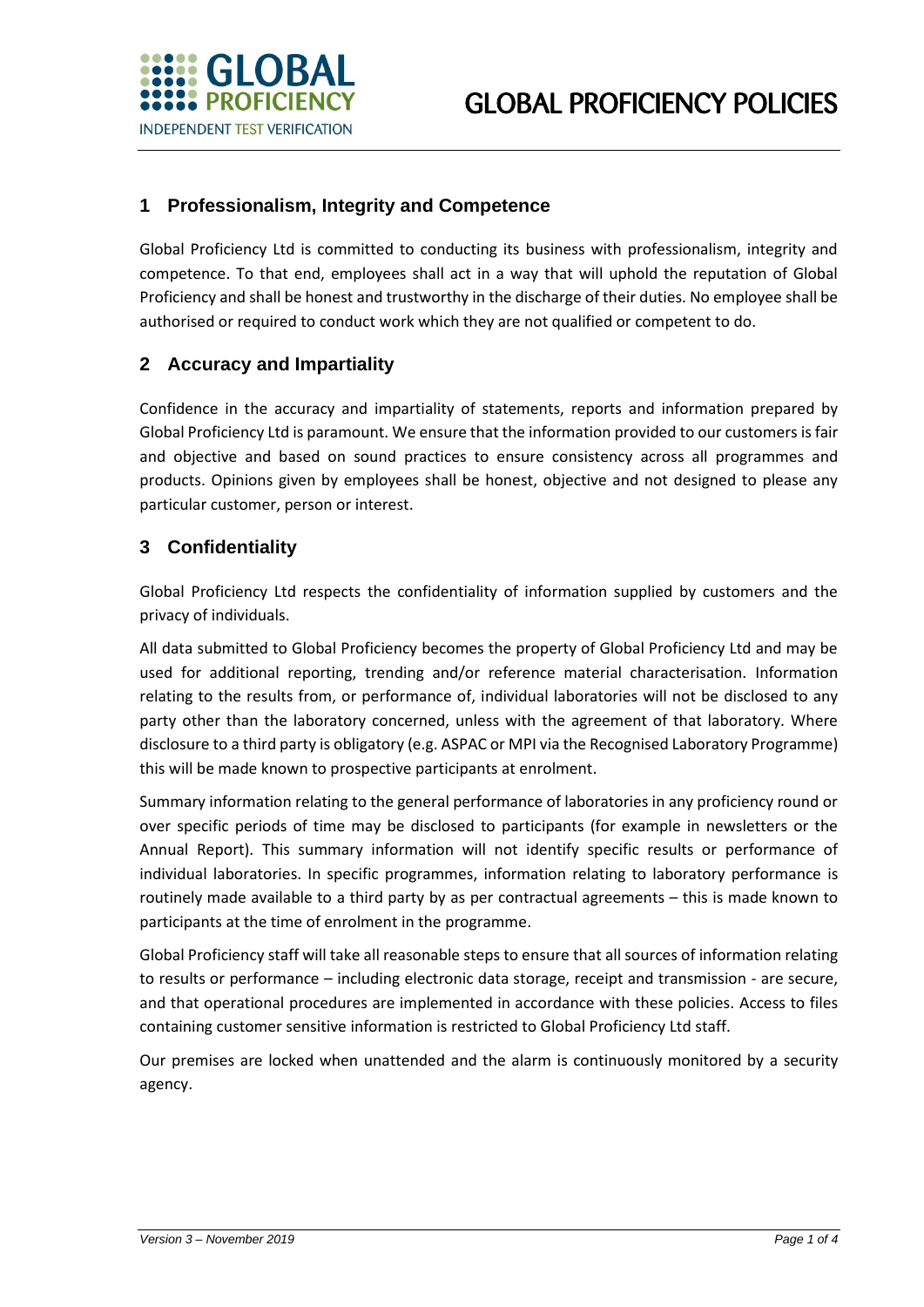

#### **4 Disclosure of Assigned Values**

To ensure participants cannot gain advantage from early disclosure, comparisons of laboratory performance are only undertaken once all data is submitted and the round has been closed off for assessment.

#### **5 Re-Issue of Reports**

Reports issued at the conclusion of a round are usually the final report. However, there are exceptions:

- Where the report issued at the close of a round is in error due to a fault on the part of Global Proficiency, the error will be corrected:
	- o A revised report will be issued to the affected laboratory. This report will have the same status as the original report (e.g. Report 1 will be Report 1) and will be clearly identified to indicate which version is the valid report for that round.
	- $\circ$  Communication accompanying these reports (e.g. email) will advise the source of the error and explain the status of the revised report.
	- $\circ$  If consensus values or proficiency assessments are significantly affected, the Programme Leader may issue revised reports to all participating laboratories.
- For the Soil & Plant programme (ASPAC), an Interim Report is issued at the conclusion of the round. The final report for each round is issued as an Annual Report after the conclusion of the annual series of proficiency rounds. Changes to grouping of test data by method, or exclusion of data for related reasons may occur between Interim Reports and Annual Report.
- Where test data is known to be in error (for example through transcription, incorrect units or other fault of the laboratory), a laboratory may request an Amended Report indicating the performance assessment that would have applied had the error not occurred. Reasonable evidence will be required that an error has occurred. This report will be clearly identified as an Amended Report.
- Where a laboratory has requested a blind re-test sample/s (which may not be the same sample/s), a Retest Report may be issued in relation to the retest result. This report will be clearly identified as a Retest Report.

#### **6 Late Reports**

Where results have been submitted after the Results Due date (or later time decided by the Programme Leader) a Late Report may be issued. This report will be clearly identified as a Late Report.

Once the results due deadline has passed, late results cannot be entered on-line via the data entry portal, so need to be emailed to Global Proficiency. To submit late results participants should contact the Programme Leader and request a data entry template which can be completed and returned.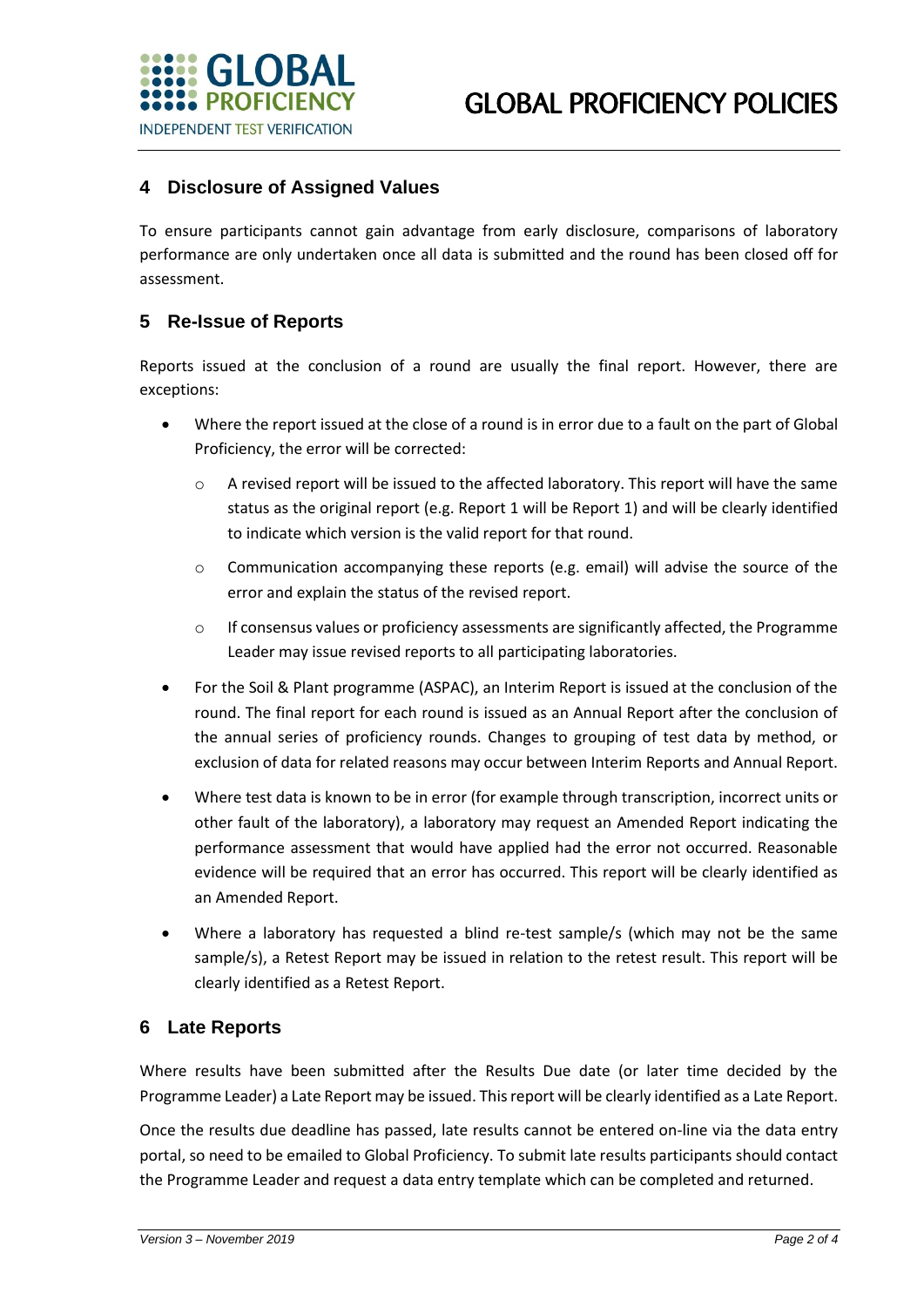

The criteria for acceptance of late results for generation of a Late Report is detailed below.

- **Formal request for a time extension:** A participant can request an extension prior to the results due deadline. A period of 24 hours will usually be granted but is programmedependent and at the Programme Leader's discretion. Providing results are submitted prior to the extension deadline a late fee will not be incurred.
- **Laboratory ordering previous rounds or receiving shipments late:** Global Proficiency is usually able to offer previous rounds to participants for stable product and this service is often used by new participants or those wishing to expand their test scope or Key Technical Person status. In this case, and in the case where international participants may have received their samples late (due to delays in transit or customs/quarantine clearance procedures), then Global Proficiency reserves the right to apply a small 'Late Report Processing fee' to cover costs of generating reports outside the initial processing/reporting run.
- **Results submitted late with no prior communication:** Global Proficiency will process late results, with the following criteria:
	- o A 'Late Report Processing fee' will be applied based on the time taken to provide the report at our standard hourly rate, with a minimum fee of 0.5 hours. Prior to processing the results, the customer will be provided a Quotation with a request for a Purchase Order which needs to be supplied before the request is initiated.
	- o Assessment and generation of Late Reports will be undertaken on a batch basis and not as and when received. Dependent on when the results are submitted, there may be a wait of up to 3 weeks before the report can be provided.
- **Reports required urgently:** Global Proficiency can provide urgently required reports, usually within 48 hours, however all urgent reports will incur a significant 'Urgent Report Processing fee'. Prior to processing, the customer will be provided a Quotation with a request for a Purchase Order which needs to be supplied before the request is initiated.

#### **7 Gross Errors**

Results which are clearly gross errors (e.g. wrong units or decimal point in wrong place etc.) are usually included in the data set but should normally be excluded by outlier selection procedures. If grossly erroneous results are not excluded by the outlier selection processes - and a consensus value is affected significantly - then the Programme Leader may exclude this data if there is reasonable evidence of error.

If results are clearly in error due to transposition errors (i.e. results are linked to the wrong sample number) and these results are not excluded by outlier selection processes, then all such results may be excluded from the data sets.